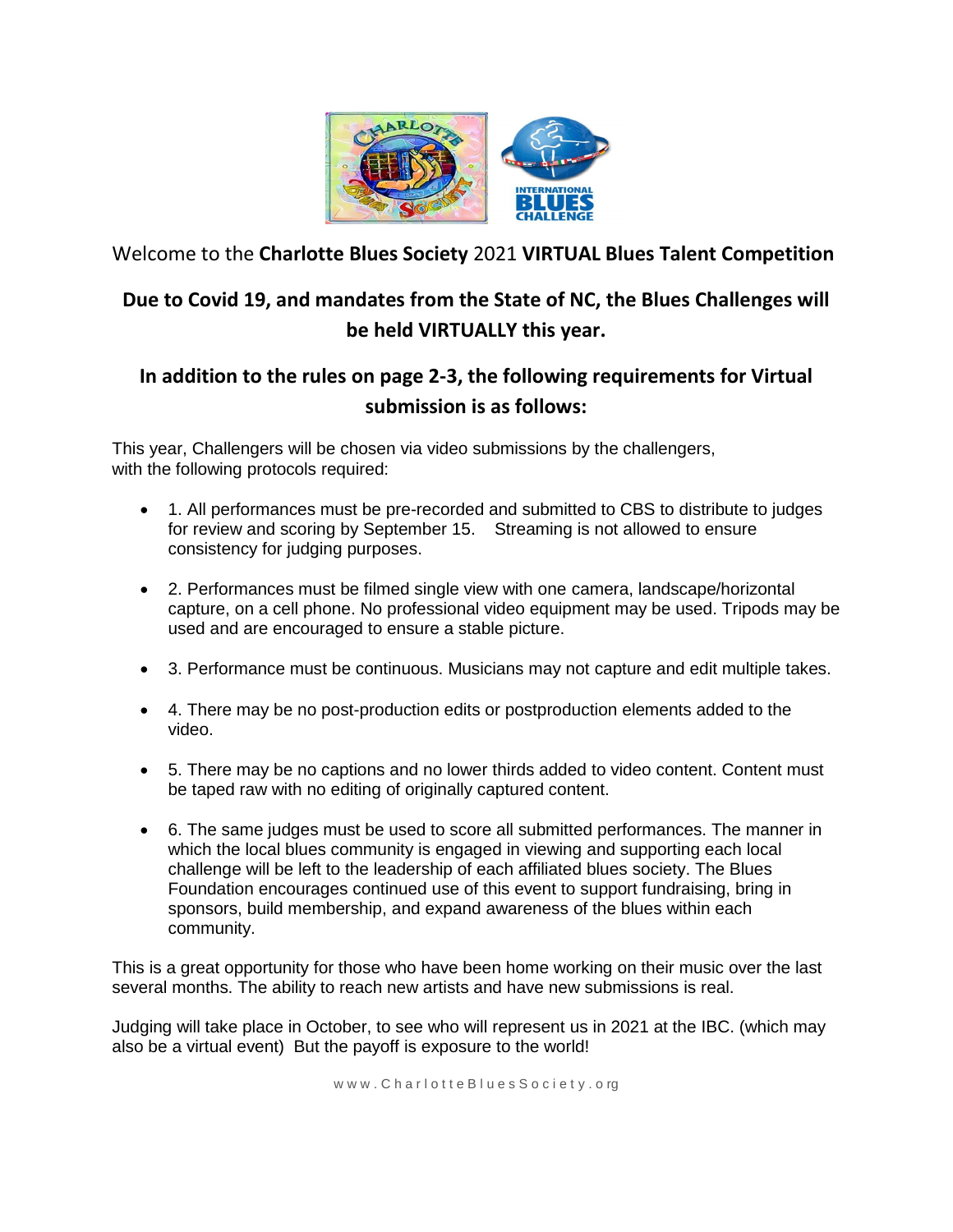# The BLUES CHALLENGE 2021 Virtual Competition.

## **The winners in Band and Solo/Duo will represent CBS at the**

**The** 36th **International Blues Challenge**

There are two categories in which acts may compete

- Solo/Duo Competition
	- Band Competition

**Entry fee** is \$40 per Act, which includes Band affiliation / membership in the Charlotte Blues Society. The membership covers all band members for one year and offers each all the privileges awarded any member of Society.

#### **Eligibility**

An Act is eligible as long as it, or any member of the act, has never received a Blues Music Award nomination.

An Act may enter the IBC a *maximum* of **3** times, *after which they are no longer eligible.*

An Act may *not* participate in the IBC in three (3) consecutive years. i.e., there must be a break of at least one year after competing in a first or second IBC.

The Blues Foundation reserves the right to determine what constitutes a new act on a case by case basis. (e.g., a band leader would not be eligible for another 2 attempts by changing one or two back up musicians and changing the band's name. Similarly, a solo musician could not enter the solo/duo category after 2 attempts by adding a partner to form a duo)

A musician may not compete in the band category and the solo/duo category in the same year at the IBC, even if the musician represents a different affiliate in each.

Affiliates may set their own rules regarding musicians playing in more than one act in their local challenge.

Any act, band or solo/duo,that has won first place at the IBC in Memphis may not enter a challenge in that same category in the future.

An individual musician who has won the IBC as a solo performer may not re-enter as part of a duo, nor can a member of an IBC winning duo then enter as a solo performer.

The winning act in a particular category in the local challenge must enter in that same category for the IBC, i.e., if a band wins the local challenge, one or two musicians from the band cannot enter the solo/duo category at the IBC.

Acts may enter the challenge of any affiliate within 250 miles of the home affiliate. Acts are not permitted to enter more than 2 affiliates in competition year.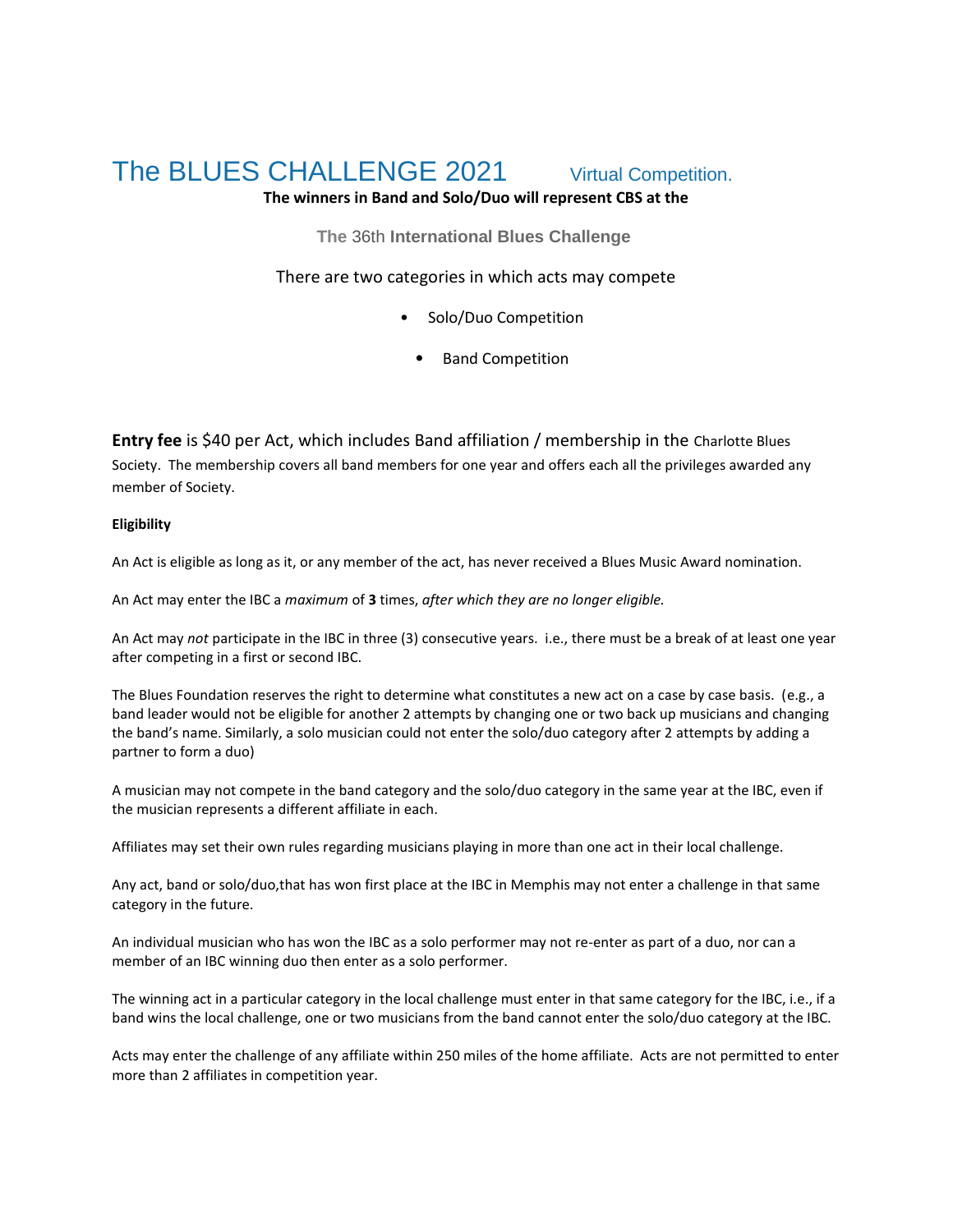Affiliates may establish their own regional boundaries as long as those boundaries do not exceed The Blues Foundation's 250 mile radius.

Acts may be invited to participate in the challenge, but they may not be "pre-selected" and must compete in a fair event.

If a winning act withdraws before registering for the IBC, affiliates may send the act that placed second in the local challenge. If the act withdraws after registering for the IBC, a replacement may not be entered.

All members of the winning act must attend the IBC. Should unexpected circumstances arise(i.e., illness, family emergencies, etc.) no more than one member or any band may be replaced.

The winner of each category will go on to represent the Charlotte Blues Society in the Blues Foundation's 2019 International Blues Challenge (IBC) in Memphis, Tennessee to be held January 2021 . Registrations may be submitted from August 20 through September 20, 2020 Registration may be submitted via email to CLTBluesSociety@gmail.com

Submissions and payment must be received NO LATER THAN deadline for each category. Paper entries must be *post marked* NO LATER THAN deadline in each category and mailed to: Charlotte Blues Society P. O. Box 32752, Charlotte, NC 28232-2752

IBC Entry Form (Revised August 15 2020)

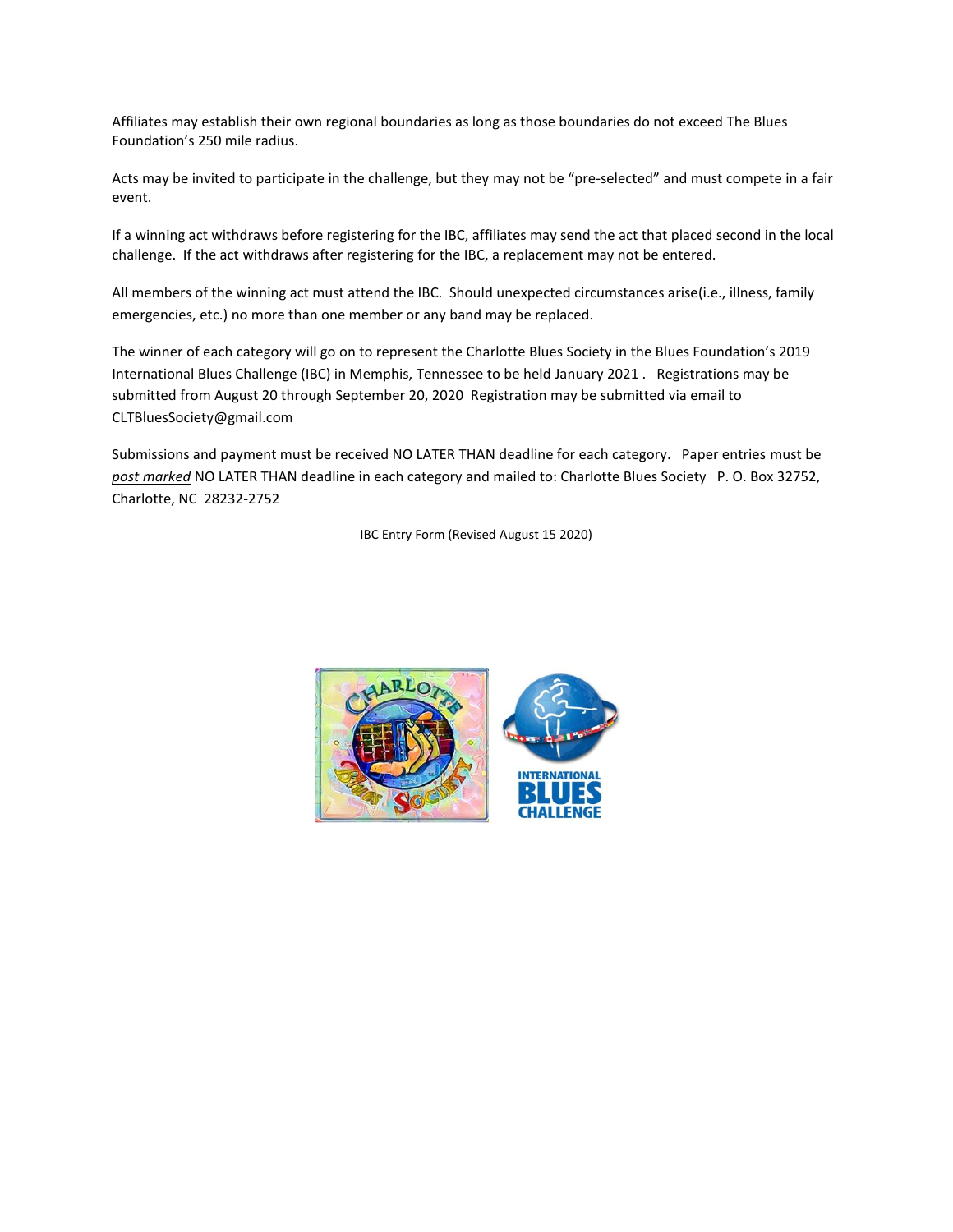#### **Entry Form**



The undersigned hereby attests that all competitors listed on this registration form are in fact 18 years of age or older. That all competitors including the Spokesperson for the individual(s) listed on this registration form and identified by real or stage name and herein referred to as the Act. The Act is defined as a soloist or individuals performing together. The undersigned Spokesperson further attests that each person identified as a member of the Act has not appeared on a final Handy/Blues Music Award ballot and the Act has not competed at the Memphis IBC the previous two years representing a Blues Society and/or affiliate, nor competed at the Memphis IBC a total of 3 years. It is further agreed than the undersigned Spokeperson has thoroughly read and understood the eligibility requirements. It is agreed by the Spokesperson that he/she and each member of the Act, do hereby exempt from all liability the Charlotte Blues Society and all persons, organizations and companies that are directly or indirectly associated with the Charlotte Blues Society's 2020/2021 competition, or International Blues Challenge competition. It is further agreed by the Spokesperson that he/she and each member of the Act listed on this registration form permits the Charlotte Blues Society the right to make use of his/her names, voices, pictures, visages, and other likenesses of the Act, for the purpose of advertising and promoting the Charlotte Blues Society. The Spokesperson further agrees, that should their Act be the winner they agree to sign a contract with the Charlotte Blues Society regarding acceptance of any monies awarded to them by CBS to offset expenses in Memphis and for their performance at the IBC in Memphis, and the return of such funds should winning Act elect not to participate in the IBC in Memphis

| <u> 1990 - John Stone, Amerikaansk politiker (* 1900)</u> |  |
|-----------------------------------------------------------|--|
|                                                           |  |
| phone:____________________                                |  |

Charlotte Blues Society – IBC Entry Form (Revised 8-15-2020)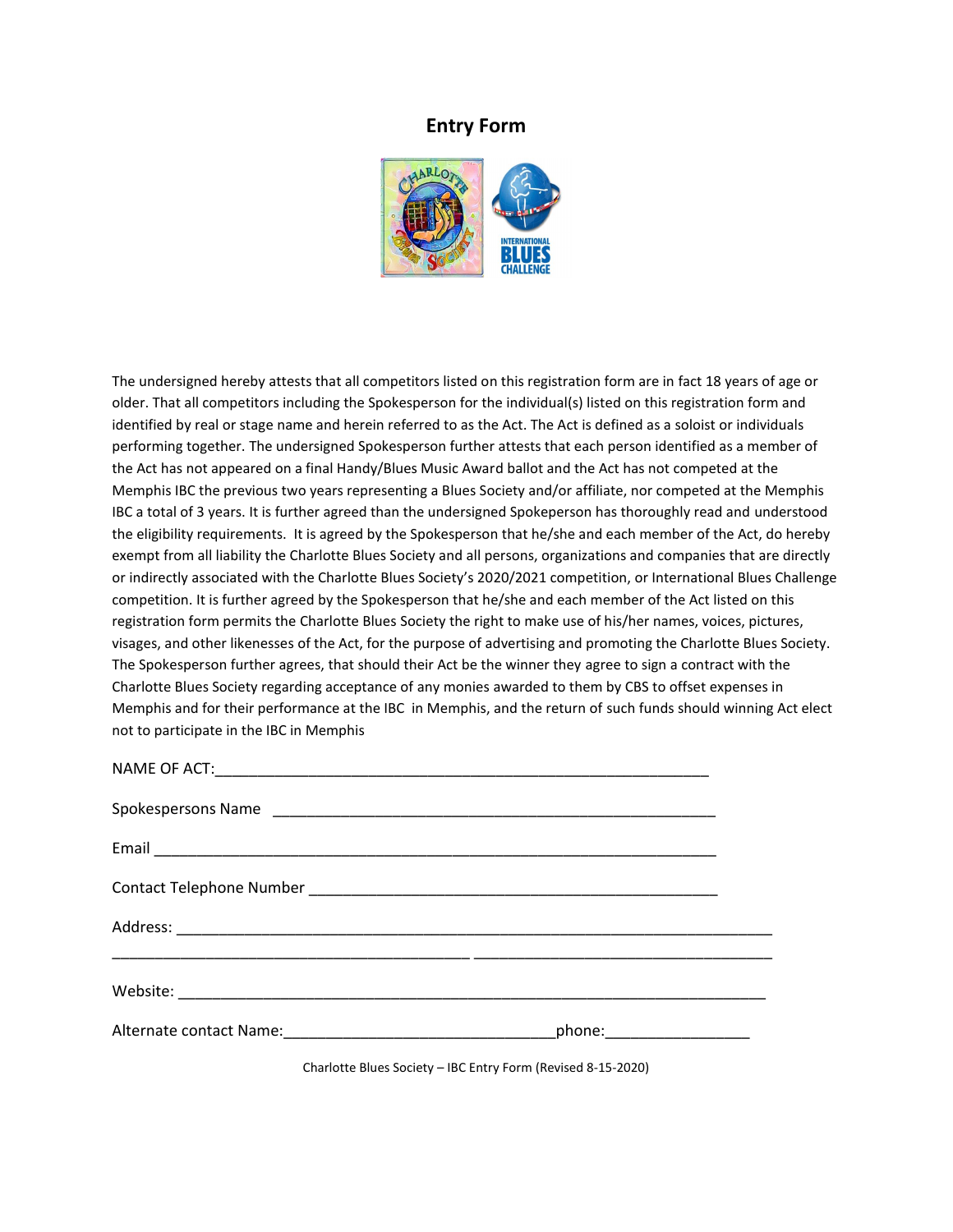

# Are you registering as a **"BAND"** or **"SOLO / DUO"** act

**Band** – any act with three or more musicians. Vocalists are counted as musicians for the purpose of this competition. Both electric and acoustic instruments are allowed.

**Solo/Duo** – any act with one or two musicians. Vocalists are counted as musicians for the purpose of this competition. Both electric and acoustic instruments are allowed.

|      |                                           | (Circle One) BAND SOLO / DUO |                                                                 |
|------|-------------------------------------------|------------------------------|-----------------------------------------------------------------|
|      |                                           |                              |                                                                 |
|      |                                           |                              | Member names and instrumentation of ALL performers in your act: |
| Name |                                           |                              | Instrument                                                      |
|      |                                           |                              |                                                                 |
|      |                                           |                              |                                                                 |
|      |                                           |                              |                                                                 |
|      |                                           |                              |                                                                 |
|      |                                           |                              |                                                                 |
|      | Biography of your act (200 words or less) |                              |                                                                 |
|      |                                           |                              | <u> 1980 - Johann Stoff, amerikansk politik (d. 1980)</u>       |
|      |                                           |                              |                                                                 |
|      |                                           |                              |                                                                 |
|      |                                           |                              |                                                                 |

Charlotte Blues Society – IBC Entry Form (Revised 8-15-2020)

\_\_\_\_\_\_\_\_\_\_\_\_\_\_\_\_\_\_\_\_\_\_\_\_\_\_\_\_\_\_\_\_\_\_\_\_\_\_\_\_\_\_\_\_\_\_\_\_\_\_\_\_\_\_\_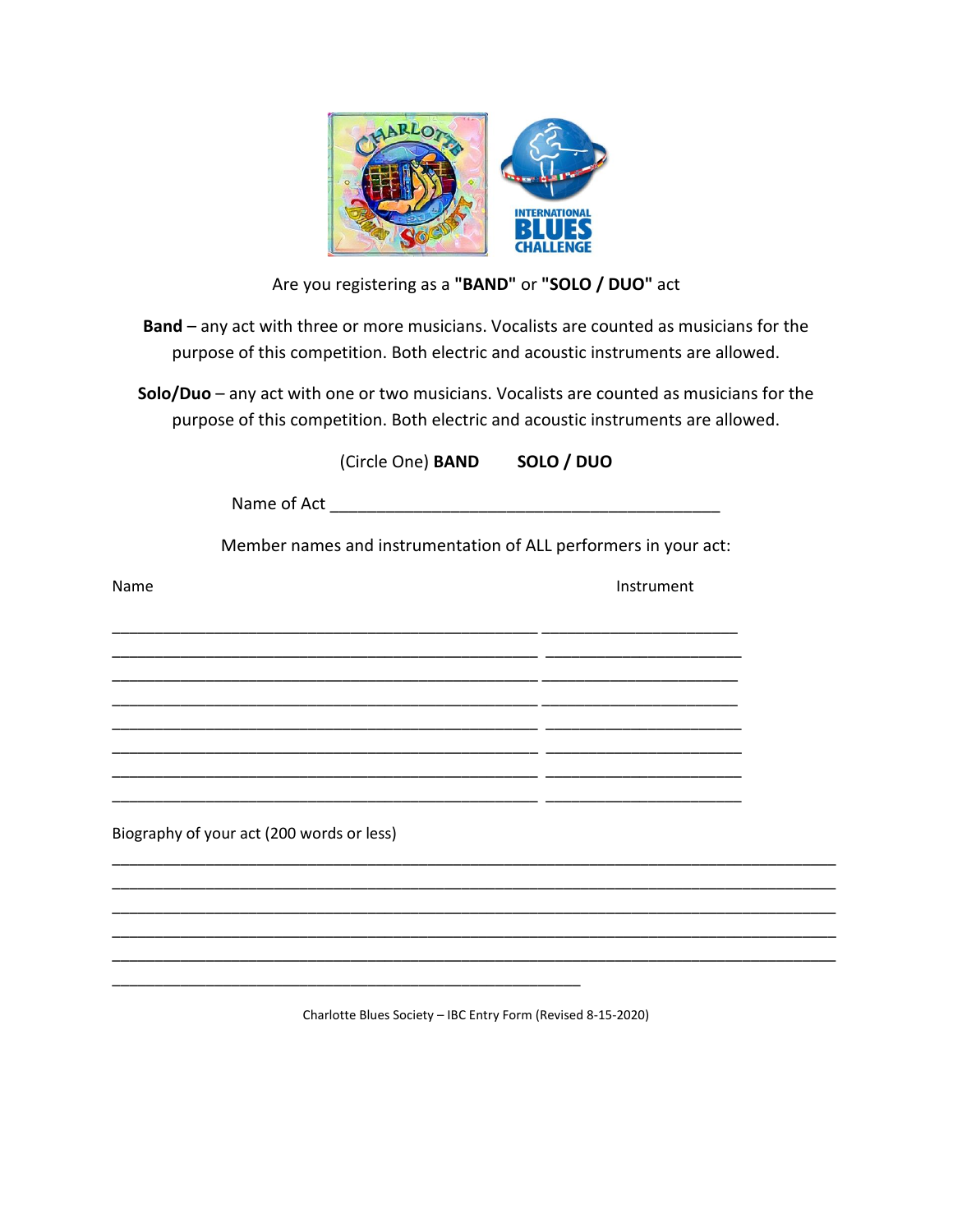

Stage Setup Requirement (Circle all that apply)

### **Please include a stage plot with your entry**

| 1 Vocalist                                                                                                                                     | 2 Vocalists                                                              | 3 Vocalists | 4 Vocalists                               | 5 Vocalists |  |
|------------------------------------------------------------------------------------------------------------------------------------------------|--------------------------------------------------------------------------|-------------|-------------------------------------------|-------------|--|
| 1 Guitarist                                                                                                                                    | 2 Guitarists                                                             |             | 3 Guitarists 1 Bass Player 2 Bass Players |             |  |
|                                                                                                                                                | 1 Drummer / Percussionist 1 Drummers / Percussionists 1 Harmonica Player |             |                                           |             |  |
|                                                                                                                                                |                                                                          |             |                                           |             |  |
| <b>Individual or Band Name</b>                                                                                                                 |                                                                          |             |                                           |             |  |
|                                                                                                                                                |                                                                          |             |                                           |             |  |
| <b>Questions / Comments</b>                                                                                                                    |                                                                          |             |                                           |             |  |
|                                                                                                                                                |                                                                          |             |                                           |             |  |
|                                                                                                                                                |                                                                          |             |                                           |             |  |
| The undersigned spokesperson, hereby acknowledges that each member of the Act is                                                               |                                                                          |             |                                           |             |  |
| knowledgeable of and agrees to abide by the terms herein stated and the rules of the challenge<br>as set forth by the Charlotte Blues Society. |                                                                          |             |                                           |             |  |
| Name: (printed): _                                                                                                                             |                                                                          |             |                                           |             |  |

| Signature: | . . |  |
|------------|-----|--|

Phone: \_\_\_\_\_\_\_\_\_\_\_\_\_\_\_\_\_\_\_\_\_\_\_\_\_\_\_\_\_\_\_\_\_\_\_\_\_\_\_\_\_\_\_\_\_\_\_\_\_\_\_

## PLEASE KEEP A COPY FOR YOUR RECORDS

Charlotte Blues Society – IBC Entry Form (Revised 5/15/18)